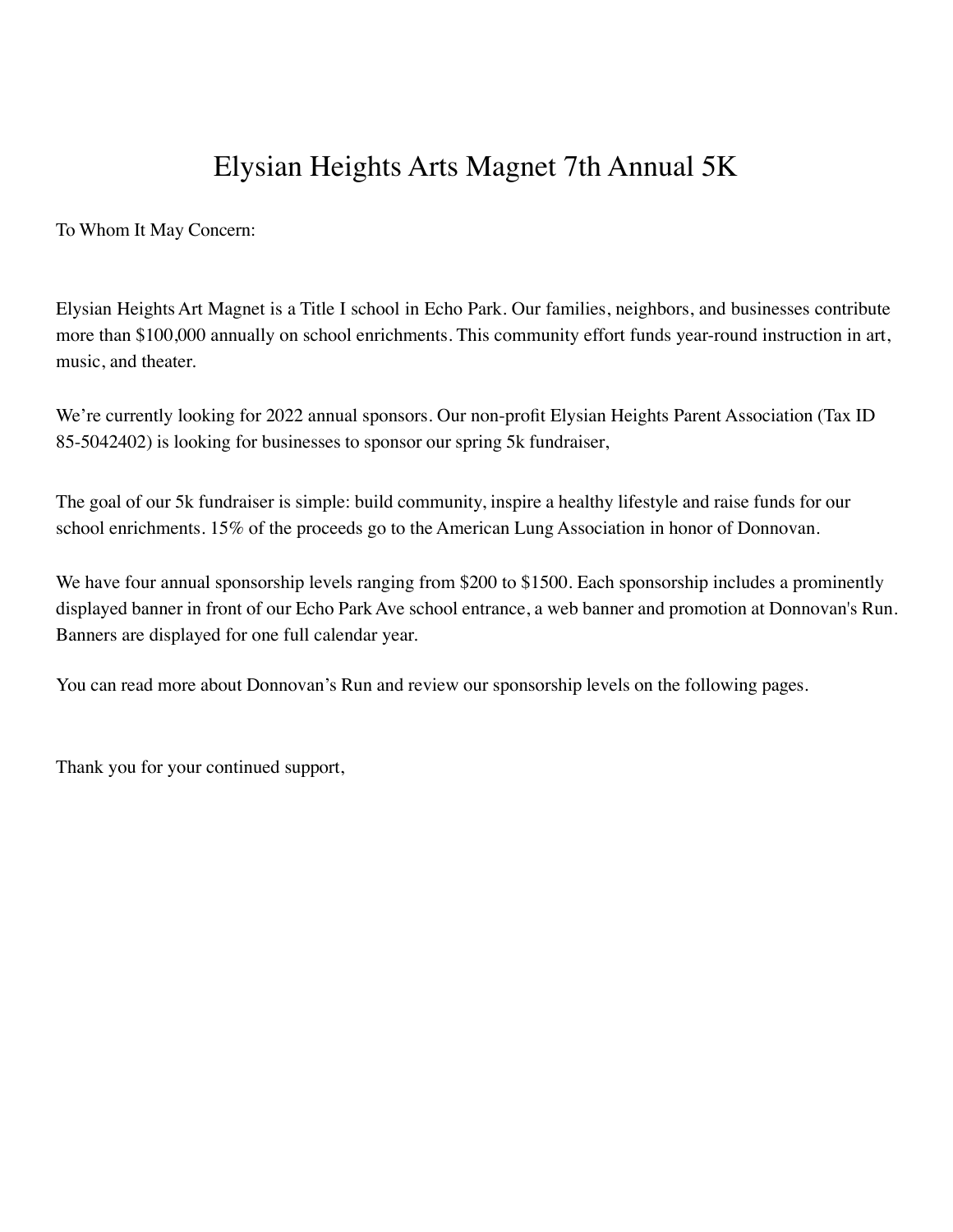### **The EHArts Team**

### *ANNUAL SPONSORSHIP*

*Please see the attached Sponsor Banners file for images. You can view your banner placement at ehartsmagnet.com/support under "Thank you to our Sponsors!"*

#### **1. THE CAT'S MEOW \$1500**

- a. 2'x 6'banner prominently displayed on Echo ParkAve
- b. Business logo on Donnovan's Run official T-shirt\*
- c.  $10x10$  Event booth to interact with participants & promote your business\*
- d. Web listing with your business logo
- e. "Sponsored by" physical program/flyer spot for Donnovan's Run\*
- f. "Sponsored by" social media post for Donnovan's Run

#### **2. V.I.Purrsons \$1000**

- a. 2'x 3'banner prominently displayed on Echo ParkAve
- b. 10x10 Event booth to interact with participants  $\&$  promote your business<sup>\*</sup>
- c. Web listing with your business logo
- d. "Sponsored by" physical program/flyer spot for Donnovan's Run\*
- e. "Sponsored by" social media post for Donnovan's Run

# **3. COOLCAT \$500**

- a. 1'x 3'banner prominently displayed on Echo ParkAve
- b. Web listing with your business logo
- c. "Sponsored by" physical program/flyer spot for Donnovan's Run\*
- d. "Sponsored by" social media post for Donnovan's Run

#### **4. PAW-SOME \$200**

- 
- a. Business listing on a  $3'x$  4' shared banner prominently displayed on Echo Park Ave
- b. "Sponsored by" physical program/flyer spot for Donnovan's Run\*
- c. "Sponsored by" social media post for Donnovan's Run

# **\*Due to the pandemic this service is unavailable.**

*Elysian Heights Parent Association is a non-profit organization, tax-exempt under 501(c)(3) of the IRC. We carefully select our partners in keeping with LAUSD policy, and we reserve the right to exclude from*